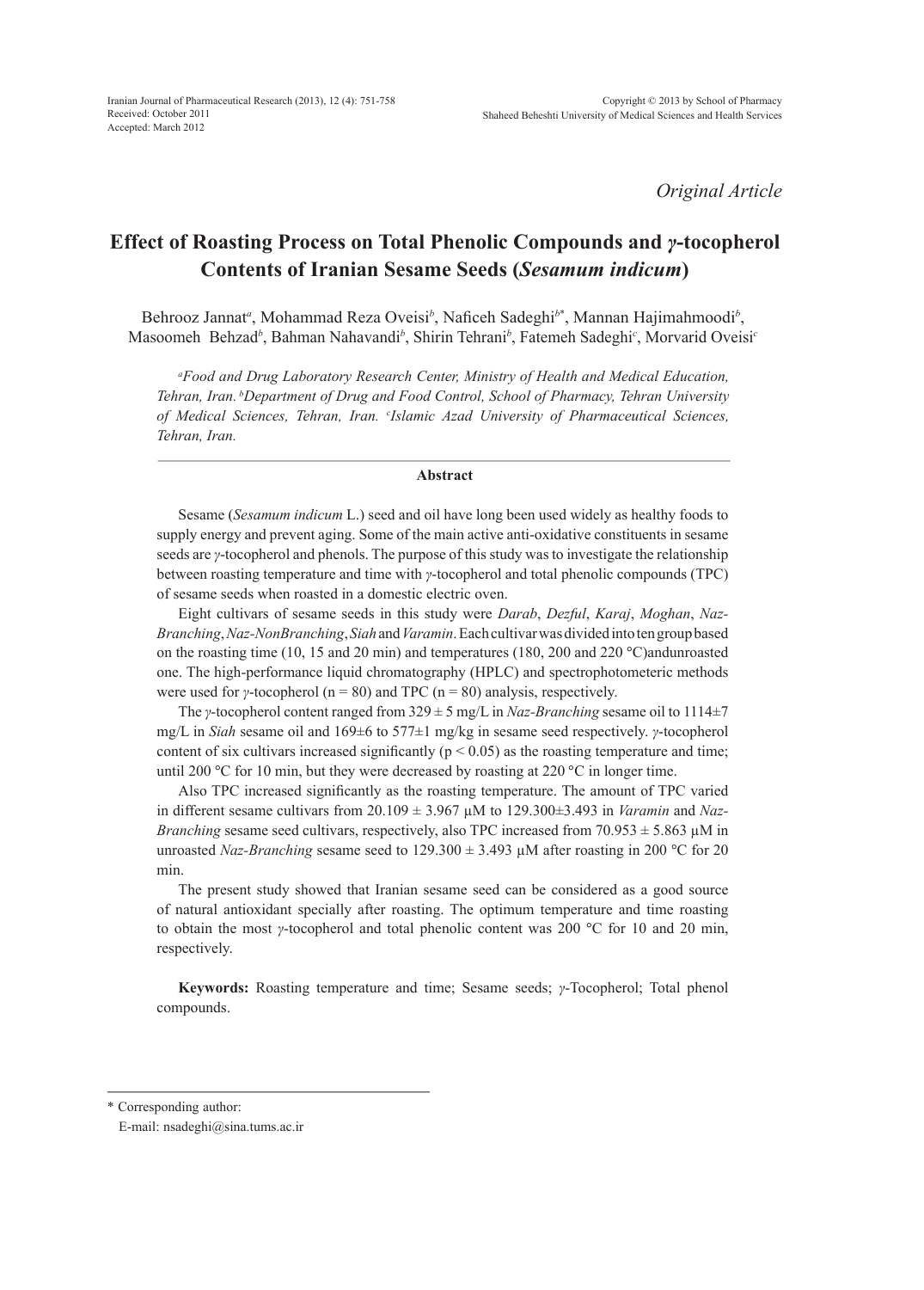#### **Introduction**

Sesame (*Sesamum indicum* L.) seed and oil have long been used widely as healthy foods to provide nutraceuticals and nutrients, increase energy and prevent aging. Sesame is a good source of edible oil and widely used in cooking foods and confectionery products. Many studies have been conducted to investigate the healthpromoting effect of sesame. A combination of a number of minor constituents such as tocopherols and phenolic components in the sesame seed oil may have a synergistic action in increasing the antioxidant activity against diseases caused by oxidative stress. Some of the main active anti-oxidative constituents in fresh sesame oil extracted from roasted seeds are *γ*-tocopherol and also phenols (1-3).

The primary and secondary products of lipid oxidation are detrimental to health. Excess production of free radicals makes lipid peroxides and reactive oxygen species, which leads to many harmful biological changes, such as DNA damage, aging, heart disease and also cancer (4-6). Therefore, antioxidants are at the point of attention for health professionals. The addition of antioxidants is one of the approved methods for increasing shelf-life of lipids and lipid-containing foods. Butylated hydroxy anisole (BHA) and butylated hydroxy toluene (BHT) are widely used as synthetic antioxidants in many countries, but they are reported to be carcinogenic (7). Thereafter, attempts to find natural antioxidants have become important in recent years. Tocopherols are sometimes added to the oil to decrease the oil oxidation during frying (8).

About 40 years ago, sesame seed oil was shown to be a high stable against oxidation compared to other plant oils (9). Sesame oil prepared from roasted sesame seeds has not only a distinctive flavor but also have a longer shelflife (10-11). A higher roasting temperature has usually been used to obtain a strong flavor, but it results in a sesame oil of poorer quality (12). Therefore, to maintain good quality and high nutrient value of sesame, the optimum roasting condition should be established.

The high content of *γ*-tocopherol and phenolic components in Persian sesame seed (13-14) is the best reason to choose it for research about heat processing effect on nutraceuticals. So the purpose of the present research study was to investigate the relationship between roasting temperature and the time with *γ*-tocopherol and total phenolic content (TPC) of sesame seeds when roasted in a domestic electric oven.

#### **Experimental**

#### *Sesame seeds*

Eight species of sesame seeds (*Sesamum Indicum L*.) used in this study were *Darab*, *Dezful*, *Karaj*, *Moghan*, *Naz-Branching*, *Naz-NonBranching*, *Siah* and *Varamin* and all were donated from Seed and Plant Improvement Institute (Tehran, Iran). The sesame seeds were sealed in a dark glass bottles and stored at 4~8°C until used. Each sesame seed cultivar was divided into ten groups based on unroasted ones and roasting time (10, 15 and 20 min) and temperature (180, 200 and 220 °C) of experimental method.

# *Reagents and standards*

Chemicals such as n-Hexane, Methanol and Butanol were of analytical grade (Merck, Darmstadt, Germany) and were used without further purification. The standard *γ*-tocopherol (Fluka, Steinheim, Germany) was dissolved in n-Hexane to prepare a stock solution (1000 μg/ mL) and stored at -4 °C in a dark refrigerator. The standard *α*-tocopherol (Merck, Darmstadt, Germany) was used as internal standard. Two grade distilled water obtained from the Distiller Set (Buchi, Swiss) was used to prepare a HPLC solvent. Folin-ciocalteau reagent, sodium bicarbonate solution and methanol 50% v/v were used for total phenolic content assay.

#### *Apparatus*

High-performance liquid chromatography (HPLC) analysis was performed with an analytical HPLC set included a HPLC pump (Maxi-Star K-1000 from Knauer, Berlin, Germany), a degasser (Knauer, Berlin, Germany), a Mixing chamber (Knauer, Berlin, Germany), an auto sampler (Triathlon, Spark, AJ Emmen, The Netherlands), an Eurospher100  $(4.6 \text{ mm} \times 25 \text{ cm}) \text{ C8}$  Column (Knauer, Berlin,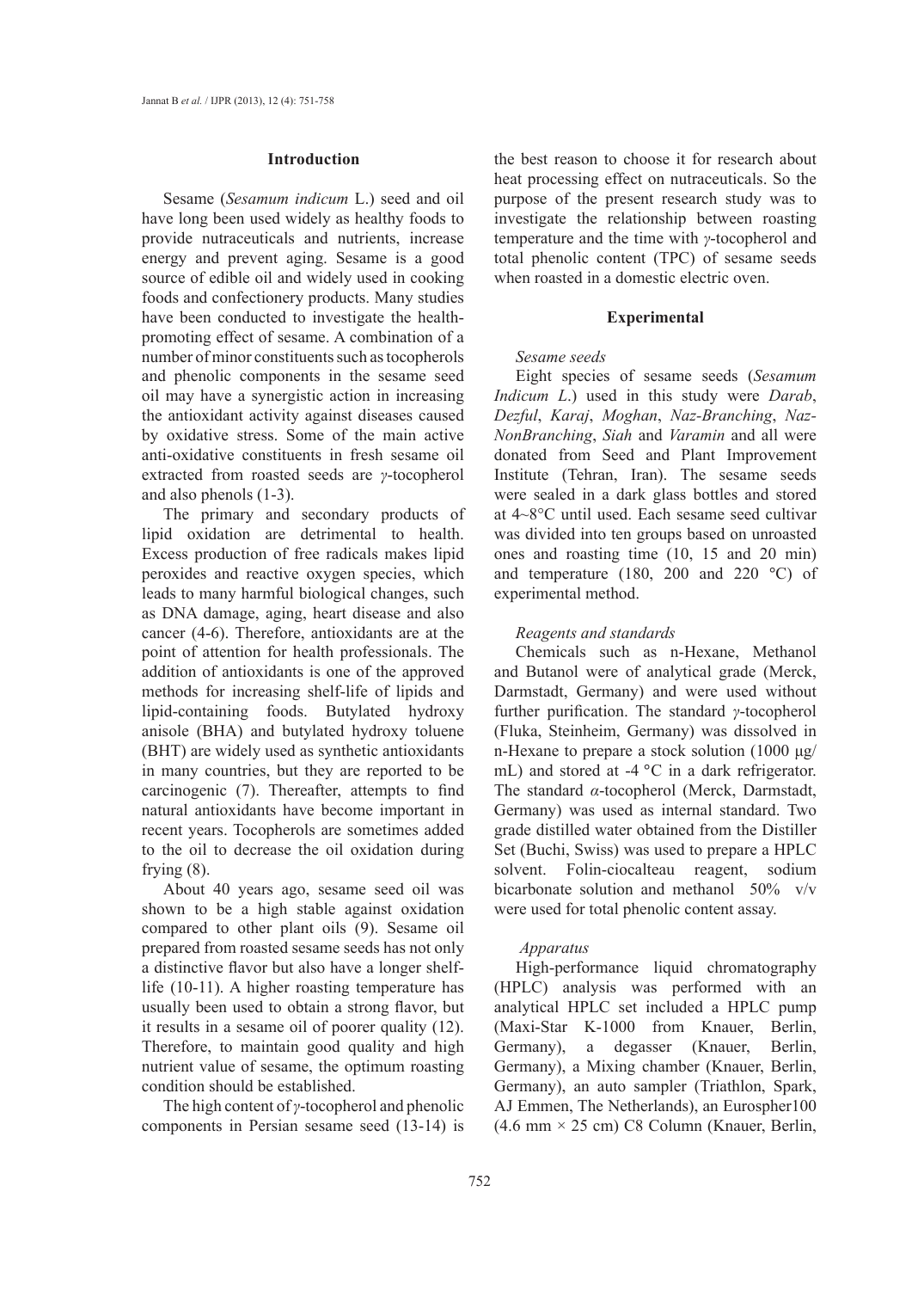Germany), a UV spectrophotometer detector (Knauer, Berlin, Germany), a computer software (EuroChrom 2000 Version 1.6 from Knauer, Berlin, Germany) as integrator. Analytical scale (Sartorius, Germany) was in a weight range of up to 10-5 g and a Mixer (Erwatt, Italia) device was used to fine roasted sesame seeds. The centrifuge (Heraeus Germany) and UV-visible spectrophotometer (cintra 40 model) were used in TPC analysis.

#### *Roasting*

All sesame seed groups were placed in a Pyrex Petri dish (8.0 cm diameter) covering with the other Pyrex Petri dish and then roasted at 180, 200 and 220 °C for 10, 15 and 20 min respectively in an electric oven. After roasting, the seeds were allowed to cool at room temperature, fined with the mixer.

# *γ-tocopherol analysis Oil extraction*

A number of 2 g of roasted sesame seeds were oil extracted with Soxhlet extraction apparatus for six hour with the n-hexane as a solvent. After oil extraction, the bottle of oil extracts was kept under the hood until the solvent was evaporated. Each extracted oil was sealed in a dark glass bottles and also stored at 4~8 °C prior to HPLC analysis.

# *Standard preparation*

Seven standard solutions of 0.25, 0.5, 1, 2.5, 5, 7.5 and 10 μg/mL *γ*-tocopherol with the 15 μg/ mL *α*-tocopherol to be used as internal standards were prepared.

# *HPLC method*

Two microlitres of the roasted sesame seed oils  $(n = 80)$  diluted with n-hexane in a 1 mL volumetric flask and then injected to the HPLC column with an auto sampler to analysis. This analysis was carried out by injecting 100 μL aliquots of a diluted oil on the Eurospher 100  $(4.6 \text{ mm} \times 25 \text{ cm}) \text{ C8}$  Column. The column was eluted with the mobile phase (Methanol, Butanol and Deionized water in percent of 90:6:4  $v/v$ ) at a flow rate of 1 mL/min. Thus, it had a 5 min *γ*-tocopherol kept time and also 6:30 min *α*-tocopherol kept time at 8.1 to 8.9

mega pascal (MPa) pressure. The *γ*-tocopherol and *α*-tocopherol were monitored with a UV spectrophotometer detector set at 294 nm. The amount of each sample was calculated by comparison to the area under the curve (AUC) of the standards.

# *TPC analysis*

#### *Sample preparation*

Two hundred milligrams of roasted sesame seeds  $(n = 80)$  were extracted for 2 h with 2 mL of 50% methanol v/v at room temperature on an orbital shaker set at 200 rpm. The mixture was centrifuged at 1000 g for 15 min and the supernatant was decanted in to 4 mL vials. The pellets were combined and used for total phenolic content assay.

# *Colorimetric method*

Total phenolic content was determined calorimetrically using Folin-Ciocalteau reagent as described by Velioglu *et al.* (15). The extract (100 µL) was mixed with 1.5 mL of Folin-Cioalteau reagent and allowed to stand at 22 °C for 5 min. A 1.5 mL sodium bicarbonate solution (60 g/L) was added to the mixture. After 90 min at 22 °C, absorbance was measured at 725 nm using a UV-visible spectrophotometer.

# *Statistical analysis*

Each obtained value of eight sesame sample groups ( $n = 160$ ) was the mean of three determinations. Comparison between each separated sesame cultivar and also between all sesame cultivars experimental data were computed with one-way ANOVA test in SPSS (Release 16.0.1) software. Significant differences among treatment means were separated by using Dunnett's T3 on post-hoc Multiple Comparison, at a level of p *<* 0.05. BoxPlot graphs were inserted from SPSS software. Standard Deviations (SD) and also Coefficient of Variation (CV %) were computed with Excel (Microsoft Office Excel 2007) software.

# **Results and Discussion**

*HPLC method Linearity and analytical range* The correlation between the peak area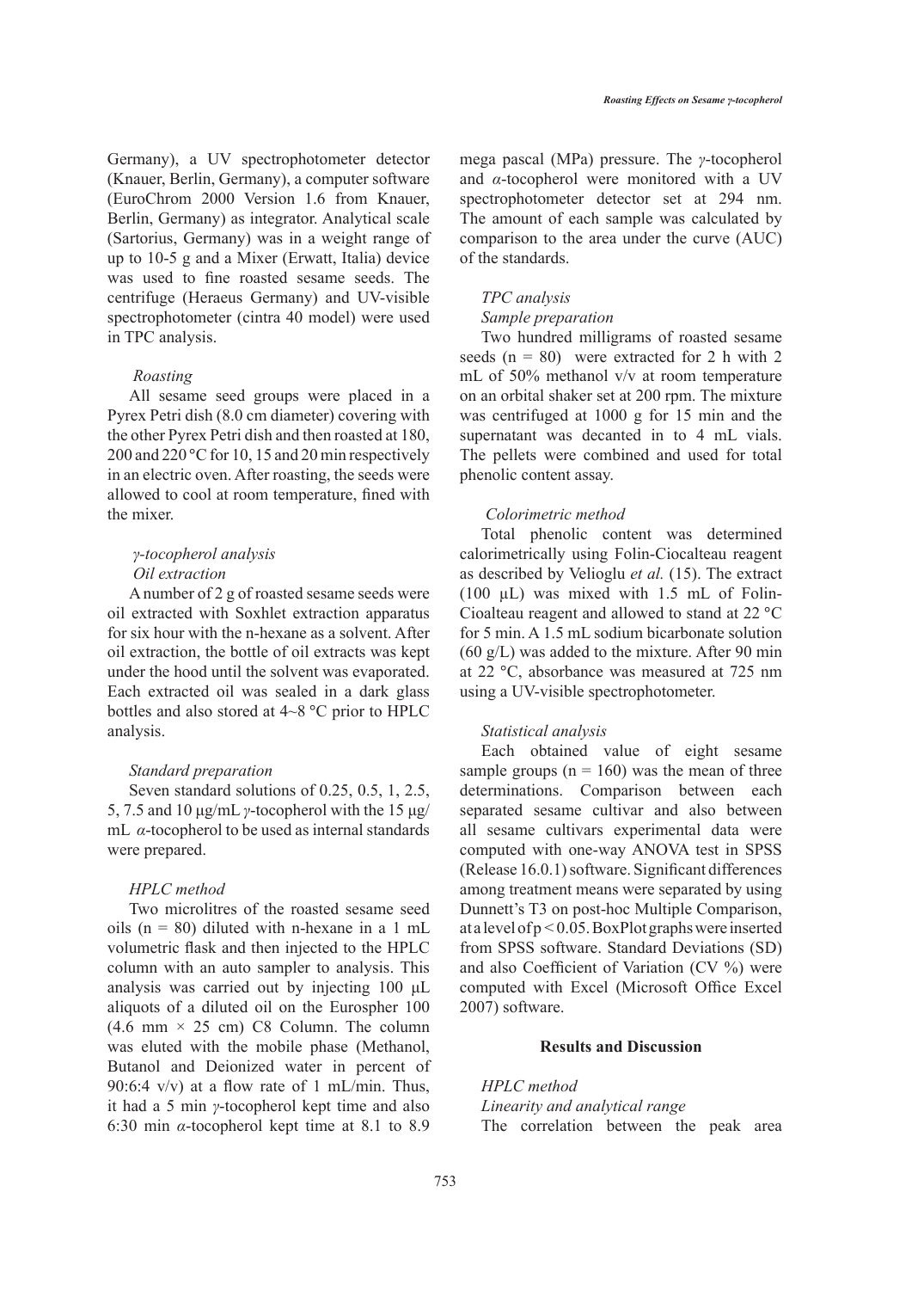

**Figure 1.** Chromatogram of *γ*-tochopherol and *α*-tochopherol acetate in: a: Calibration standard solution and b: Non branching Naz cultivar sample.

ratios and the *γ*-tocopherol concentrations was evaluated over the range of 0.25-10 μg/mL and was found to be linear  $(y=0.5102x-0.139)$ ; R2=0.998; n=8).

#### *Accuracy*

The accuracy of the method was verified by means of recovery assay. This was accomplished by analyzing standard solution and spiked (enriched) sample. The analytical recovery was 99.7% for *γ*-tocopherol.

# *Precision*

The repeatability of the method was calculated by using the measured data from 3 successive HPLC injections and also on 3 successive days. Values were expressed by Coefficient of Variation (CV %). Some method validation data, including precision, sensitivity and linearity range are shown in Table 1. The data of validation method showed that the HPLC is a suitable method for *γ*-tocopherol analysis.

# *Roasting effects on γ-tocopherol concentration*

The γ-tocopherol contents of eight sesame groups ( $n = 80$ ) are presented in Table 2 as mg/ kg. The *γ*-tocopherol content ranged from 329.5 ± 4.5 mg/L in *Naz-Branching* sesame oil to 1114 $\pm$ 7.1 mg/L in *Siah* sesame oil and  $169 \pm 2.3$ to  $577 \pm 1.3$  mg/kg in sesame seed, respectively. In a number of 6 cultivars, *γ*-tocopherol content increased significantly ( $p < 0.05$ ) with the rise in roasting temperature and time; until 200 °C for 10 min, but it was then decreased by roasting at 220 °C for longer time.

A systematic comparison among the *γ*-tocopherol content of eight sesame oil

| Precision $(CV\%)$              |                      |        |                                 |  |  |
|---------------------------------|----------------------|--------|---------------------------------|--|--|
| <b>Standard concentration</b>   | <b>Repeatability</b> |        | <b>Internal reproducibility</b> |  |  |
| $(\mu g/mL)$                    | $(n=3)$              |        | $(n=3)$                         |  |  |
| Standard 0.5                    | 0.893                |        | 3.138                           |  |  |
| Standard 2.5                    | 0.666                |        | 5.599                           |  |  |
| Standard 5                      | 0.679                |        | 7.256                           |  |  |
| Sample Siah (200 $°C$ 10 min)   | 0.365                |        | 1.937                           |  |  |
| Sensitivity and linearity range |                      |        |                                 |  |  |
| Calibration $(n=6)$             | Range $(R^2)$        | Slope  | Intercept                       |  |  |
| $0.25 - 10 \mu g/mL$            | 0.998                | 0.5102 | $-0.139$                        |  |  |

**Table 1.** The precision, sensitivity and linearity range of HPLC method.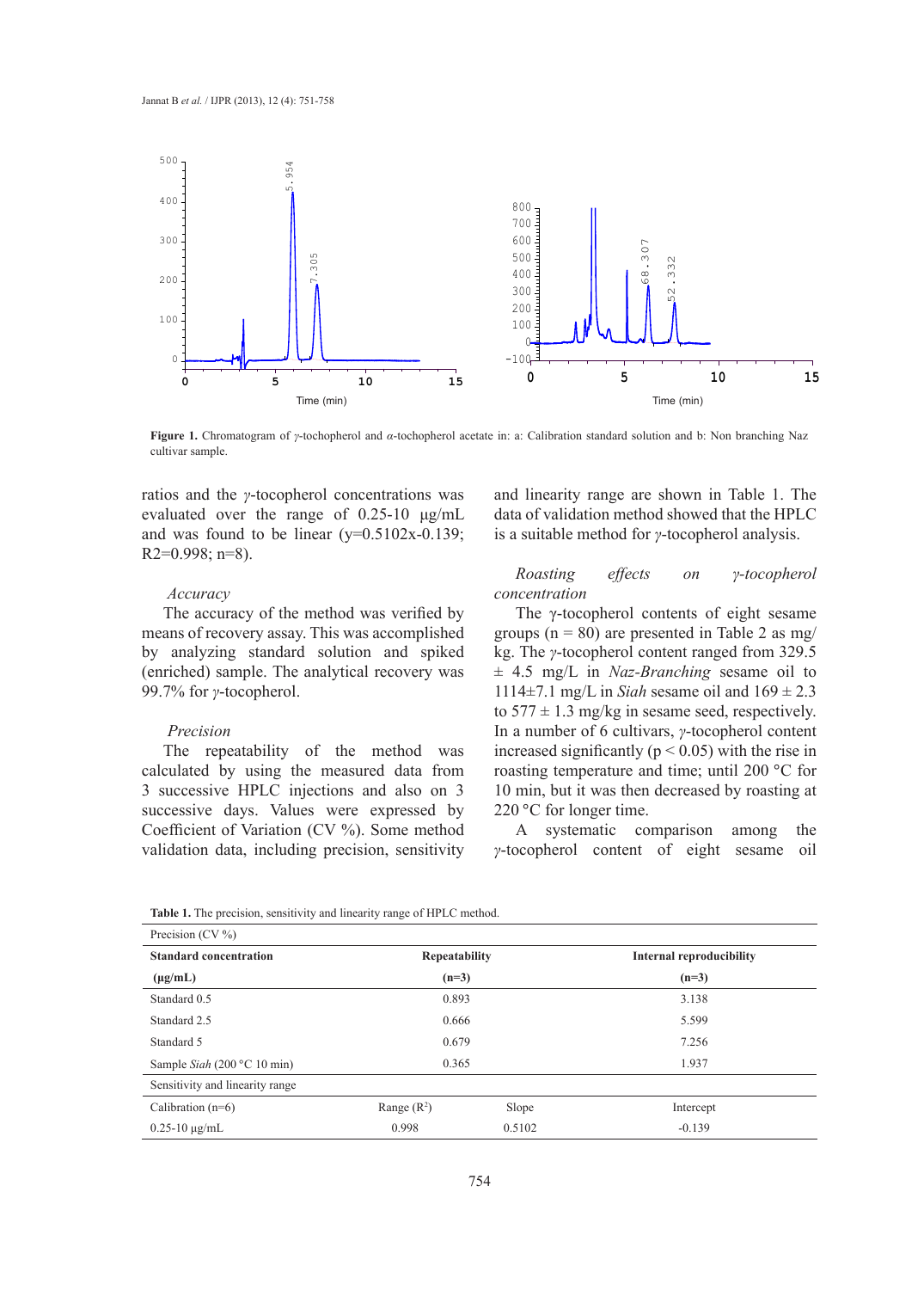

**Figure 2.** The *γ*-tocopherol content of eight sesame oil cultivars  $(n = 80)$ 

cultivars ( $n = 80$ ), roasted at different time and temperatures in the range of 10 to 20 min and 180 to 200 °C is shown in Figure 2. As it shows, the *Siah* cultivar has the most *γ-*tocopherol content among the whole cultivars with a significant difference ( $p < 0.05$ ).

Three cultivars; *Varamin*, *Moghan* and *Karaj* after *Siah* sesame seed oil, have more *γ*-tocopherol content ( $p < 0.05$ ) rather than the other four cultivars (Figure 2). A systematic comparisons among the *γ*-tocopherol content of *Dezful* sesame oil cultivar, roasted at different times and temperatures in the range of 10 to 20 min and 180 to 200 °C was also shown in Figure 3.

# *Roasting effects on total phenolic content*

The total phenolic compound in methanolic extract of 8 cultivars of Iranian sesame seeds was measured before and after roasting at 180 °C, 200 °C, 220 °C for 10, 15, 20 min (n=80). TPC increased significantly with the roasting temperature. The amount of TPC varied in different sesame cultivars from  $20.109 \pm 3.967$ µM to 129.300 ± 3.493 µM in *Varamin* and *Naz-Branching* cultivars, respectively, also TPC increased from  $70.953 \pm 5.863 \mu M$  in unroasted Branching Naz as a control to  $129.300 \pm$ 3.493 µM after roasting in 200 °C for 20 min (Table 3). *Naz-Non Branching* and *Naz-Branching* cultivars had more total phenolic compound than the others (p *<* 0.001), but other cultivars had no significant difference with each other.



**Figure 3.** The *γ*-tocopherol content of a sample sesame oil cultivar (Dezful) unroasted and roasted at different time and temperatures.

 The results show that the amount of TPC increased significantly as the roasting temperature and time; until 200 °C for 20 min, and they will be decreased by roasting at 220 °C, so the highest activity and content will be achieved by roasting at 200 °C for 20 min.

The high oxidative stability of sesame oil is due to the presence of a large quantity of endogenous antioxidants and phenolic compounds (14). Some studies were undertaken to evaluate the effects of seed roasting conditions on the antioxidant activity. Jeong study agrees with our results, as the total phenolic content, radical scavenging activity, reducing powers, and antioxidant activity of sesame meal extract increased; and several low-molecular weight phenolic compounds were newly formed in the sesame meal after roasting sesame seeds at 200 °C for 60 min (16).

The relatively greater oxidative stability of oils from roasting treatment which was observed in seeds may be resulting from the formation of some antioxidants (sesamol) from the degradation of other native compounds; sesaminol (17). Sesame oil prepared from roasted sesame seeds has a distinctive flavor and longer shelf-life. Kim believes that the storage stability of unroasted sesame oil is low, but roasting of sesame seed at 170 °C or higher significantly increased the stability of sesame oil. The highest stability was achieved by roasting at 200 °C (18).

 The variation in *γ*-tocopherol contents of sesame seeds may be due to genetic differences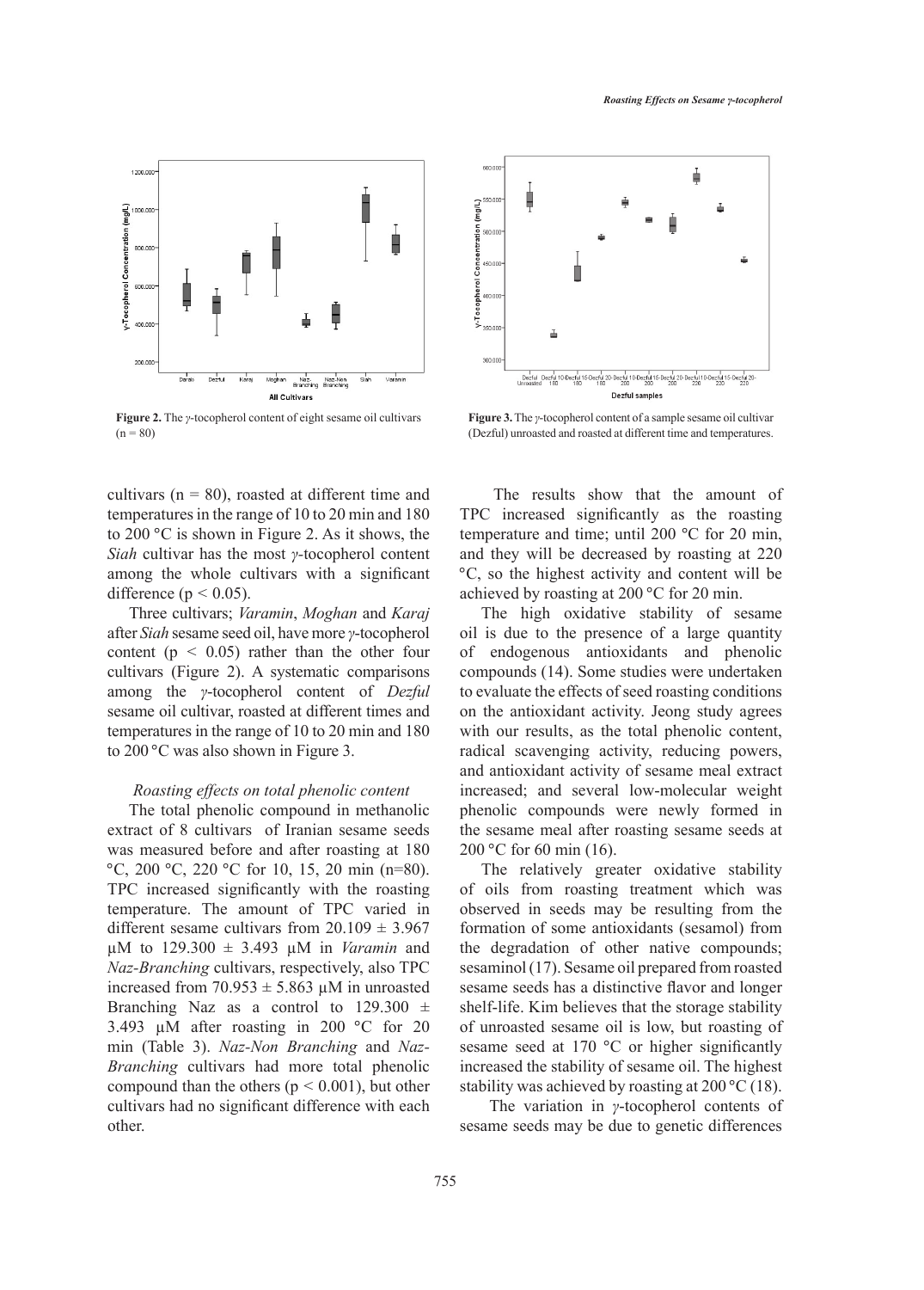| Roasting<br><b>Temperature</b> | <b>Roasting Time</b> | Darab   | <b>Dezful</b> | Karaj   | Moghan  |         | Naz-Branching Naz-NonBranching | Siah    | Varamin |
|--------------------------------|----------------------|---------|---------------|---------|---------|---------|--------------------------------|---------|---------|
| (C)                            | (Min)                | (mg/kg) | (mg/kg)       | (mg/kg) | (mg/kg) | (mg/kg) | (mg/kg)                        | (mg/kg) | (mg/kg) |
| $\overline{0}$                 |                      | 273.2   | 262.1         | 446.1   | 417.6   | 212.6   | 210.9                          | 424.2   | 387.1   |
| 180                            | 10                   | 269.5   | 200.8         | 394.1   | 371.3   | 168.9   | 194.9                          | 383.8   | 391.3   |
|                                | 15                   | 215.9   | 225.2         | 419.8   | 457.7   | 189.4   | 183.7                          | 544.1   | 467.2   |
|                                | 20                   | 252.5   | 247.6         | 443.4   | 472.5   | 184.3   | 240.6                          | 487.7   | 462.1   |
| 200                            | 10                   | 278.5   | 278.3         | 446.4   | 539.8   | 236.1   | 164.1                          | 488.7   | 475.1   |
|                                | 15                   | 216.2   | 256.8         | 383.8   | 458.2   | 194.7   | 210.4                          | 475.9   | 400.4   |
|                                | 20                   | 300.3   | 250.0         | 267.0   | 428.7   | 198.0   | 269.4                          | 559.6   | 364.4   |
| 220                            | 10                   | 336.1   | 266.9         | 271.8   | 366.6   | 208.6   | 223.7                          | 476.1   | 355.5   |
|                                | 15                   | 344.7   | 269.3         | 325.0   | 270.5   | 181.6   | 205.4                          | 450.2   | 384.9   |
|                                | 20                   | 292.5   | 249.2         | 336.5   | 299.8   | 227.7   | 246.0                          | 576.9   | 384.3   |

**Table 2.** The *γ*-tocopherol content of eight sesame seed cultivars (n=80), roasted for different time durations (10, 15 and 20 min) and temperatures (180, 200 and 220  $^{\circ}$ C).

or the geographical origin of the seeds (19). The *γ*-tocopherol has a lower vitamin E value in biological systems (20) than the *α*-tocopherol but it is a more potent antioxidant in oils, so γ-tocopherol was examined in our study. *Fukuda et al. (1) have suggested that the main active antioxidative constituent in fresh sesame oil extracted from roasted seeds is γ-tocopherol*. According to the results shown in Table 2, not only the contents of *γ*-tocopherol were still retained at more than 80% after roasting for 20 min at all temperatures, as reported in some studies (21-22), but also observed was a significant increase (p *<* 0.05) in *γ*-tocopherol contents after heating treatment in the most of the samples. This increase suggests that a high amount of *γ*-tocopherol was bound to membrane proteins or linked to phosphate or phospholipids which heating treatment may break these bonds

so that *γ*-tocopherol will release as *Moreau et al.* reported the same for *γ*-tocopherol in corn hulls (23).

As shown in Figure 3, content of *γ*-tocopherol was more in 220 °C for 10 min. The highest *γ*-tocopherol (p *<* 0.05) in *Darab*, *Dezful*, *Karaj*, *Moghan*, *Naz-Branching*, *Naz-NonBranching*, *Siah* and *Varamin* samples was seen at 220 °C for 15 min, 220 °C for 10 min, unroasted, 200 °C for 10 min, 200 °C for 10 min, 220 °C for 10 min, 200 °C for 10 min and 200 °C for 10 min, respectively. These data imply that the best time and temperature to achieve the high *γ*-tocopherol in sesame oil is 10 min and 200 °C.

Gertz reports that heating the sesame seeds up to 180 °C could increase the amount of *γ*-tocopherol, however, higher temperatures may cause the inverse effect (24). Additionaly, little has been mentioned on how seed roasting

| <b>Roasting condition</b> |                   | 200 °C<br>$20 \text{ min}$ |  |  |
|---------------------------|-------------------|----------------------------|--|--|
| Cultivar                  | <b>Unroasted</b>  |                            |  |  |
| Darab                     | $20.31 \pm 2.29$  | $98.41 \pm 2.14$           |  |  |
| Varamin                   | $20.10 \pm 3.96$  | $102.43 \pm 3.05$          |  |  |
| Non Branching Naz         | $22.32 \pm 1.36$  | $106.52 \pm 3.89$          |  |  |
| Branchi Naz               | $70.95 \pm 5.89$  | $129.30 \pm 3.49$          |  |  |
| Karaj                     | $24.53 \pm 3.38$  | $88.97 \pm 2.11$           |  |  |
| Moghan                    | $25.53 \pm 3.11$  | $93.86 \pm 3.76$           |  |  |
| Dezful                    | $26.33 \pm 2.51w$ | $108.46 \pm 3.11$          |  |  |
| Black sesame              | $28.95 \pm 5.48$  | $110.66 \pm 5.41$          |  |  |

**Table 3.** The effect of seed roasting at 200 °C for 20 min on the total phenol content of sesame seeds (mean ±SD, µmol/mL).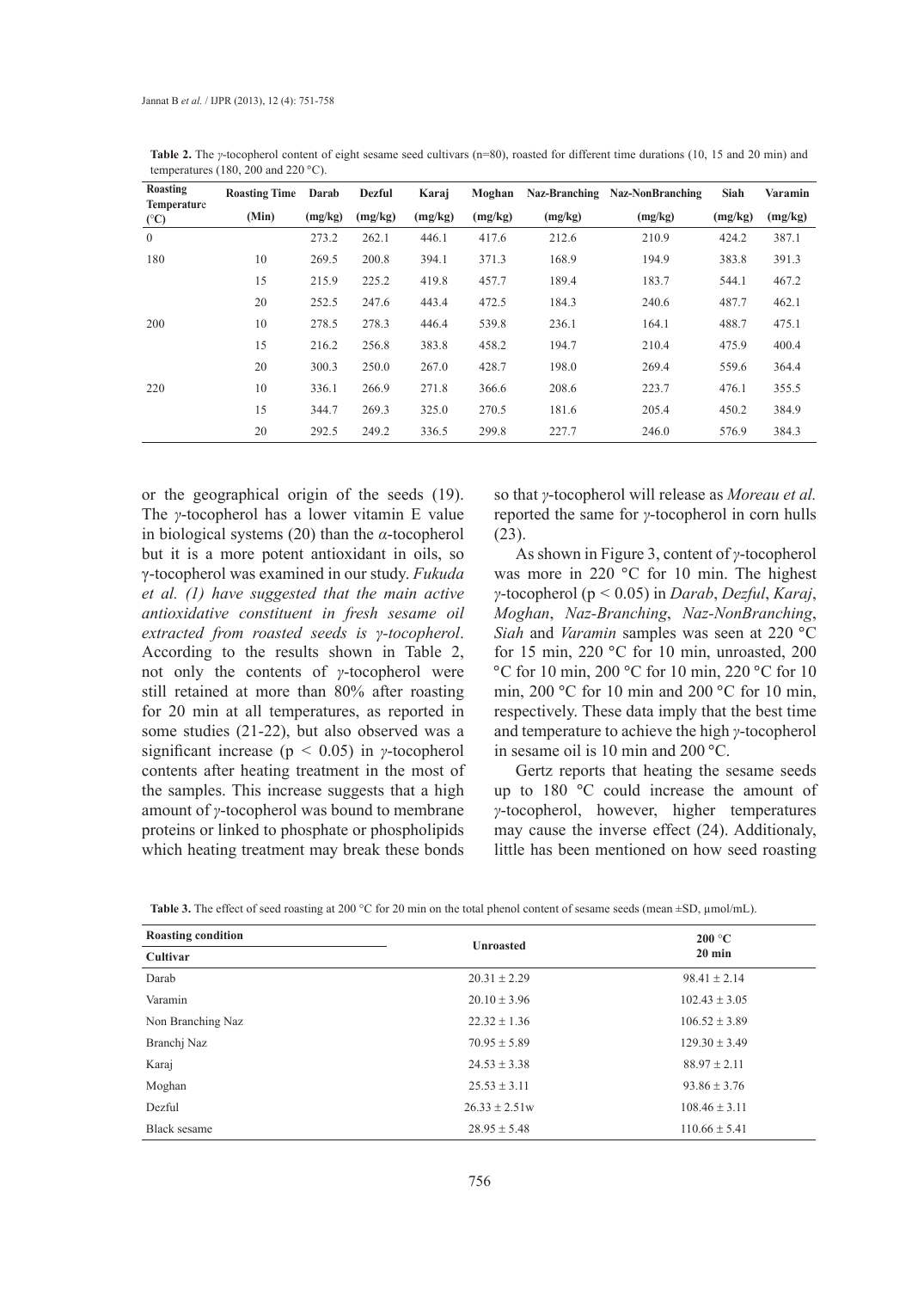temperature and time affect the sesame oil quality, but the last decade study was done to demonstrate effects of sesame seed roasting temperature and time on its quality characteristics (22). When the roasting time was fixed at about 30 min using a domestic electric oven, the optimum roasting temperature was around 180 °C for the preparation of sesame oil with better

quality and flavor (21).

In our study, the most variation after heating with a significant difference ( $p < 0.05$ ) between the γ-tocopherol content of the roasted sesame oil cultivars was relevant to *Moghan* and also *Siah* sesame oil samples rather than the other cultivars. There is a relationship between the sesame seeds colors and the content of their *γ*-tocopherol. The black seeds such as *Siah* sesame seeds have the most *γ*-tocopherol content with a significant difference  $(p < 0.05)$  and the white seeds such as *Naz-Branching* sesame seeds have the lowest contents of *γ*-tocopherol.

The results show that the amount of *γ*-tocopherol and TPC increased significantly with the rise in roasting temperature and time until 200 °C, and they are decreased by roasting at 220 °C. The present study showed that Iranian sesame seed can be considered as a good source of natural antioxidants to add to medicines, supplements and foods especially after roasting. The optimum temperature and time of roasting to obtain the most *γ*-tocopherol and total phenolic content is 200 °C for 10 and 20 min, respectively.

# **Acknowledgments**

The authors acknowledge Tehran University of Medical Sciences for their support by a grant, and the Pharmaceutical Sciences Research Center and Pivot of Toxicology and Food Chemistry for their helps.

#### **References**

- Fukuda Y, Nagata M, Osawa T and Namiki M. (1) Chemical aspects of the antioxidative activity of roasted sesame seed oil and the effect of using the oil for frying. *Agri. Biol. Chem.* (1986) 50: 857-862.
- Lyon CK. Sesame: current knowledge of composition (2) and use. *J. Am. Oil. Chem. Soc*. (1972) 49: 245-249.
- (3) Mohamed HMA and Awatif II. The use of sesame oil unsaponifiable matter as natural antioxidant. *Food Chem*. (1998) 62: 269-276.
- Aruoma OI. Free radicals, oxidative stress and (4) antioxidants in human health and disease. *J. Am. Oil. Chem. Soc*. (1988) 75: 199-212.
- (5) Jinyoung L, Yoosung L and Eunok C. Effects of sesamol, sesamin, and sesamolin extracted from roasted sesame oil on the thermal oxidation of methyl linoleate. *Food Sci. Technol*. (2008) 41: 1871-1875.
- Labuza TD. Kinetics of lipid oxidation in foods. *Crit.*  (6) *Rev. Food Technol*. (1971) 7: 355-395.
- $(7)$  Ito N, Fukushima S and Tsuda H. Carcinogenicity and modification of the carcinogenic response by BHA, BHT and other antioxidants. *CRC Crit. Rev. Toxicol*. (1985)5: 109-150.
- (8) Orthoefer FT and List GR. Initial quality of frying oil. In: Erickson MD. (ed.) *Deep Frying: Chemistry, Nutrition, and Practical Applications*. 2nd ed., AOCS Press, Urbana(2007) 113:33-50.
- Budowski P. Recent research on sesamin, sesamolin (9) and related compounds. *J. Am. Oil. Chem. Soc*. (1964) 41: 280-285.
- $(10)$  Kikugawa K, Arai M and Kurechi T. Participation of sesamol in stability of sesame oil. *J*. *Am. Oil. Chem. Soc*. (1983) 60: 1528-1533.
- Manley CH, Vallon PP and Erickson RE. Some aroma (11) components of roasted sesame seed (*Sesamum indicum* L). *J. Food Sci*. (1974) 39: 73-76.
- (12) Yen GC, Shyu SL and Lin TC. Studies on improving the processing of sesame oil. I. Optimum processing conditions. *Food Sci*. (1986) 13: 198-211.
- (13) Hajimahmoodi M, Oveisi MR, Sadeghi N, Jannat B, Bahaeddin Z and Mansoori S. Gamma tocopherol content of Iranian sesame seeds. *Iran. J. Pharm. Res*. (2008) 7: 135-139.
- Sadeghi N, Oveisi MR, Hajimahmoodi M, Jannat B, (14) Mazaheri M and Mansoori S. The contents of sesamol in Iranian sesame seeds. *Iran. J. Pharm. Res.* (2009) 8: 101-105.
- $(15)$  Velioglu YS, Mazza G, Gao L and Oomah BD. Antioxidant activity and total phenolics in selected fruits, vegetables and grain products. *J. Agric. Food Chem*. (1998) 46: 4113-4117.
- (16) Jeong SM, Kim SY, Kim DR, Nam KC and Ahn DU and Lee SC. Effects of seed roasting conditions on the antioxidant activity of Defatted Sesame Meal Extracts. *J.Food .SCI.* (2004) 69: 377-381.
- $(17)$  Yen GC. Influence of seed roasting process on the changes in composition and quality of sesame (*Sesame indicum*) oil. *J. Sci. Food Agr***.** (1990) 50: 563-570.
- $(18)$  Kim HW. Studies on the antioxidant compounds of sesame oil with roasting temperature. *Food Sci*. (2000) 32: 246-251.
- (19) Kamal-Eldin A and Appelqvist LA. Variations in the composition of sterols, tocopherols and lignans in seed oils from four sesamum species. *J. Am. Oil Chem. Soc*. (1994) 71: 149-156.
- $(20)$  Burton GW and Traber MG. Vitamin E: antioxidant activity, biokinetics and bioavailability. *Ann. Rev. Nutr*. (1990) 10: 357-382.
- (21) Yoshida H. Composition and quality characteristics of